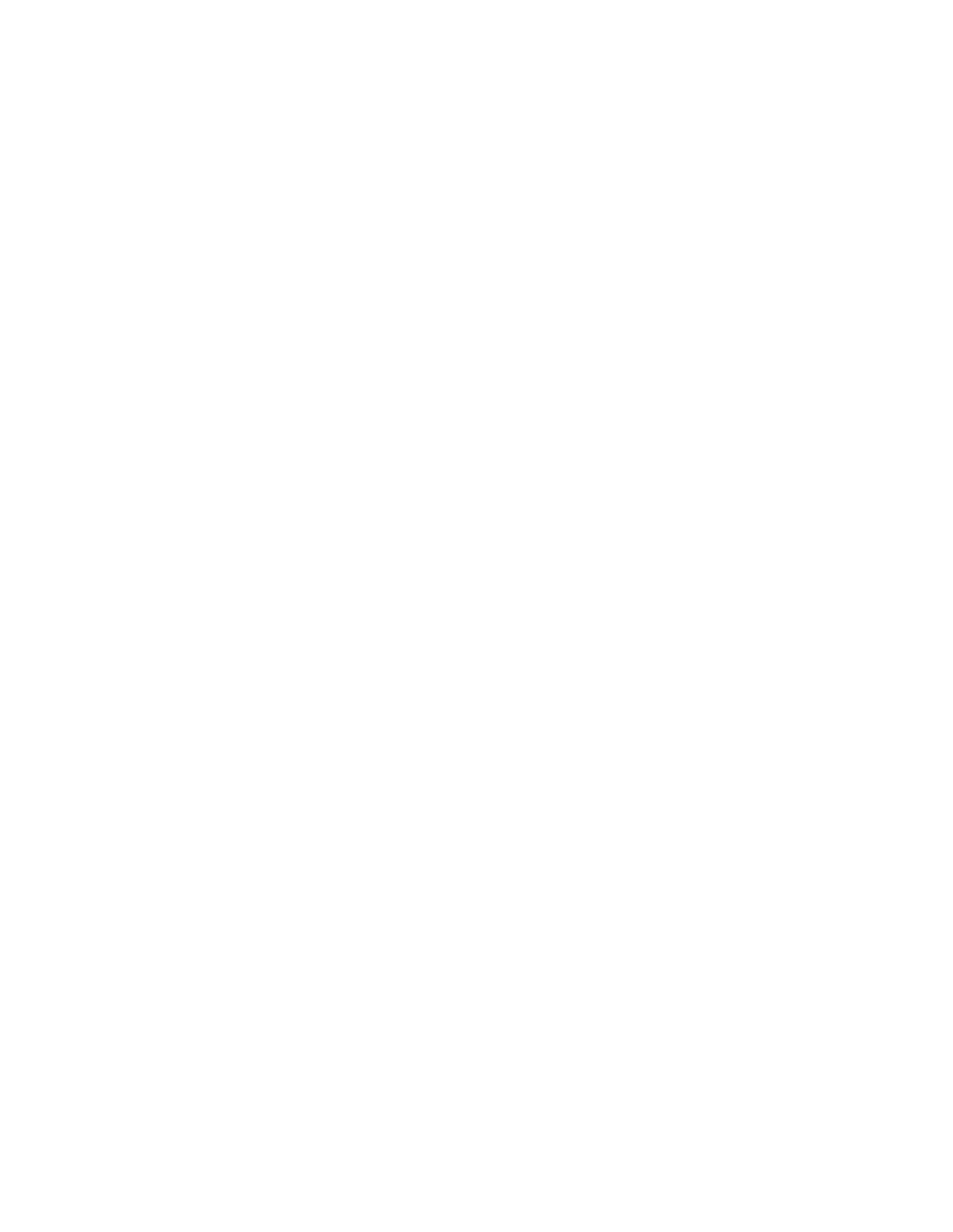## IV. CONCLUSION

Any defect in insulin signaling pathway can lead to insulin resistance. Alterations in the protein levels and activities of the signaling molecules, enzymes and transcription factors can affect insulin signaling pathway when obesity associated insulin resistance is present. Anthropometric markers of obesity still play an important role in risk assessment of insulin resistance and type 2 diabetes mellitus. These measures are satisfactory enough to apply in risk assessment of general population. Assessment of body fat distribution using modern techniques have been able to aid identifying the pathogenic process of insulin resistance and further development of T2DM and other cardiovascular events. But still, there is more to understand the pathogenic process of this disease since obesity is considered as only one risk factor among many involved in the process. Apart from the body fat content, body fat distribution and different body fat depots, research interests have drifted towards properties of fat cells and ectopic fat distribution in order to understand the pathogenic process of insulin resistance and subsequent development of metabolic syndrome and type 2 diabetes mellitus.Analyze and understand all the provided review comments thoroughly. Now make the required amendments in your paper. If you are not confident about any review comment, then don't forget to get clarity about that comment. And in some cases there could be chances where your paper receives number of critical remarks. In that cases don't get disheartened and try to improvise the maximum.

## **REFERENCES**

- [1] C. Ranasinghe, P. Gamage, P. Katulanda, N. Andraweera, S. Thilakarathne, and P. Tharanga, "Relationship between Body mass index (BMI) and body fat percentage, estimated by bioelectrical impedance, in a group of Sri Lankan adults: a cross sectional study," *BMC Public Health,* vol. 13, p. 1, 2013.
- [2] J. Yang, B. Eliasson, U. Smith, S. W. Cushman, and A. S. Sherman, "The size of large adipose cells is a predictor of insulin resistance in first-degree relatives of type 2 diabetic patients," *Obesity,* vol. 20, pp. 932-938, 2012.
- [3] V. P. Meena, V. Seenu, M. Sharma, S. R. Mallick, A. S. Bhalla, N. Gupta*, et al.*, "Relationship of adipocyte size with adiposity and metabolic risk factors in Asian Indians," *PloS one,* vol. 9, p. e108421, 2014.
- [4] A. Ramachandran, R. C. W. Ma, and C. Snehalatha, "Diabetes in Asia," *The Lancet,* vol. 375, pp. 408-418, 2010.
- [5] M. Lara, P. Bustos, H. Amigo, C. Silva, and R. J. Rona, "Is waist circumference a better predictor of blood pressure, insulin resistance and blood lipids than body mass index in young Chilean adults?," *BMC public health,* vol. 12, p. 1, 2012.
- [6] S. A. Henche and L. G. Pellico, "Body composition: evaluation methods," *European Journal of Anatomy,* vol. 9, p. 117, 2005.
- [7] S. Hocking, D. Samocha-Bonet, K.-L. Milner, J. R. Greenfield, and D. J. Chisholm, "Adiposity and insulin resistance in humans: the role of the different tissue and cellular lipid depots," *Endocrine reviews,* vol. 34, pp. 463-500, 2013.
- [8] E. G. Kamel, G. McNeill, and M. C. Wijk, "Usefulness of anthropometry and DXA in predicting intra‐abdominal fat in obese men and women," *Obesity research,* vol. 8, pp. 36-42, 2000.
- [9] V. Sudha, R. Anjana, M. Deepa, S. Farooq, R. Deepa, and V. Mohan, "Validation of body fat measurement by skinfolds and two bioelectric impedance methods with DEXA--the Chennai Urban Rural Epidemiology Study [CURES-3]," *The Journal of the Association of Physicians of India,* vol. 52, pp. 877-81, 2004.
- [10] P. Brambilla, G. Bedogni, L. Moreno, M. Goran, B. Gutin, K. Fox*, et al.*, "Crossvalidation of anthropometry against magnetic resonance imaging for the assessment of visceral and subcutaneous adipose tissue in children," *International journal of obesity,* vol. 30, pp. 23-30, 2006.
- 
- [11] H. Steinberg and A. Baron, "Vascular function, insulin resistance and fatty acids," *Diabetologia,* vol. 45, pp. 623-634, 2002. [12] S. Dubó, D. Gallegos, L. Cabrera, L. Sobrevia, L. Zúñiga, and M. González, "Cardiovascular Action of Insulin in Health and Disease: Endothelial L-Arginine Transport and Cardiac Voltage-Dependent Potassium Channels," *Frontiers in physiology,* vol. 7, 2016.
- [13] P. Dandona, A. Aljada, A. Chaudhuri, P. Mohanty, and R. Garg, "Metabolic syndrome a comprehensive perspective based on interactions between obesity, diabetes, and inflammation," *Circulation,* vol. 111, pp. 1448-1454, 2005.
- [14] R. H. Eckel, S. M. Grundy, and P. Z. Zimmet, "The metabolic syndrome," *The Lancet,* vol. 365, pp. 1415-1428, 2005.
- [15] A. Borai, C. Livingstone, and G. A. Ferns, "The biochemical assessment of insulin resistance," *Annals of clinical biochemistry,* vol. 44, pp. 324-342, 2007.
- [16] S. Kahn, "The relative contributions of insulin resistance and beta-cell dysfunction to the pathophysiology of type 2 diabetes," *Diabetologia,* vol. 46, pp. 3-19, 2003.
- [17] A. A. Lteif, K. Han, and K. J. Mather, "Obesity, insulin resistance, and the metabolic syndrome determinants of endothelial dysfunction in Whites and Blacks," *Circulation,* vol. 112, pp. 32-38, 2005.
- [18] S. E. Kahn, R. L. Prigeon, R. S. Schwartz, W. Y. Fujimoto, R. H. Knopp, J. D. Brunzell*, et al.*, "Obesity, body fat distribution, insulin sensitivity and islet βcell function as explanations for metabolic diversity," *The Journal of nutrition,* vol. 131, pp. 354S-360S, 2001.
- [19] C. S. Tam, W. Xie, W. D. Johnson, W. T. Cefalu, L. M. Redman, and E. Ravussin, "Defining insulin resistance from hyperinsulinemic-euglycemic clamps," *Diabetes care,* vol. 35, pp. 1605-1610, 2012.
- [20] P. Dandona, A. Aljada, and A. Bandyopadhyay, "Inflammation: the link between insulin resistance, obesity and diabetes," *Trends in immunology,* vol. 25, pp. 4-7, 2004.
- [21] D. Tuvdendorj, M. Chandalia, T. Batbayar, M. Saraf, C. Beysen, E. J. Murphy*, et al.*, "Altered subcutaneous abdominal adipose tissue lipid synthesis in obese, insulin-resistant humans," *American Journal of Physiology-Endocrinology and Metabolism,* vol. 305, pp. E999-E1006, 2013.
- [22] S. Trikudanathan, A. Raji, B. Chamarthi, E. W. Seely, and D. C. Simonson, "Comparison of insulin sensitivity measures in South Asians," *Metabolism,* vol. 62, pp. 1448-1454, 2013.
- [23] S. R. Preis, J. M. Massaro, S. J. Robins, U. Hoffmann, R. S. Vasan, T. Irlbeck*, et al.*, "Abdominal subcutaneous and visceral adipose tissue and insulin resistance in the Framingham heart study," *Obesity,* vol. 18, pp. 2191-2198, 2010.
- [24] Y. Yu, S. A. Venners, B. Wang, W. J. Brickman, D. Zimmerman, Z. Li*, et al.*, "Association of central adiposity with prediabetes and decreased insulin sensitivity in rural Chinese normal-weight and overweight women," *Metabolism,* vol. 59, pp. 1047-1053, 2010.
- [25] M. B. Snijder, J. M. Dekker, M. Visser, L. M. Bouter, C. D. Stehouwer, J. S. Yudkin*, et al.*, "Trunk fat and leg fat have independent and opposite associations with fasting and postload glucose levels the Hoorn study," *Diabetes care,* vol. 27, pp. 372-377, 2004.
- [26] G. Vazquez, S. Duval, D. R. Jacobs, and K. Silventoinen, "Comparison of body mass index, waist circumference, and waist/hip ratio in predicting incident diabetes: a meta-analysis," *Epidemiologic reviews,* vol. 29, pp. 115-128, 2007.
- [27] K. Hughes, T.-C. Aw, P. Kuperan, and M. Choo, "Central obesity, insulin resistance, syndrome X, lipoprotein (a), and cardiovascular risk in Indians, Malays, and Chinese in Singapore," *Journal of epidemiology and community health,* vol. 51, pp. 394-399, 1997.
- [28] C. Weyer, J. Foley, C. Bogardus, P. Tataranni, and R. Pratley, "Enlarged subcutaneous abdominal adipocyte size, but not obesity itself, predicts type II diabetes independent of insulin resistance," *Diabetologia,* vol. 43, pp. 1498-1506, 2000.